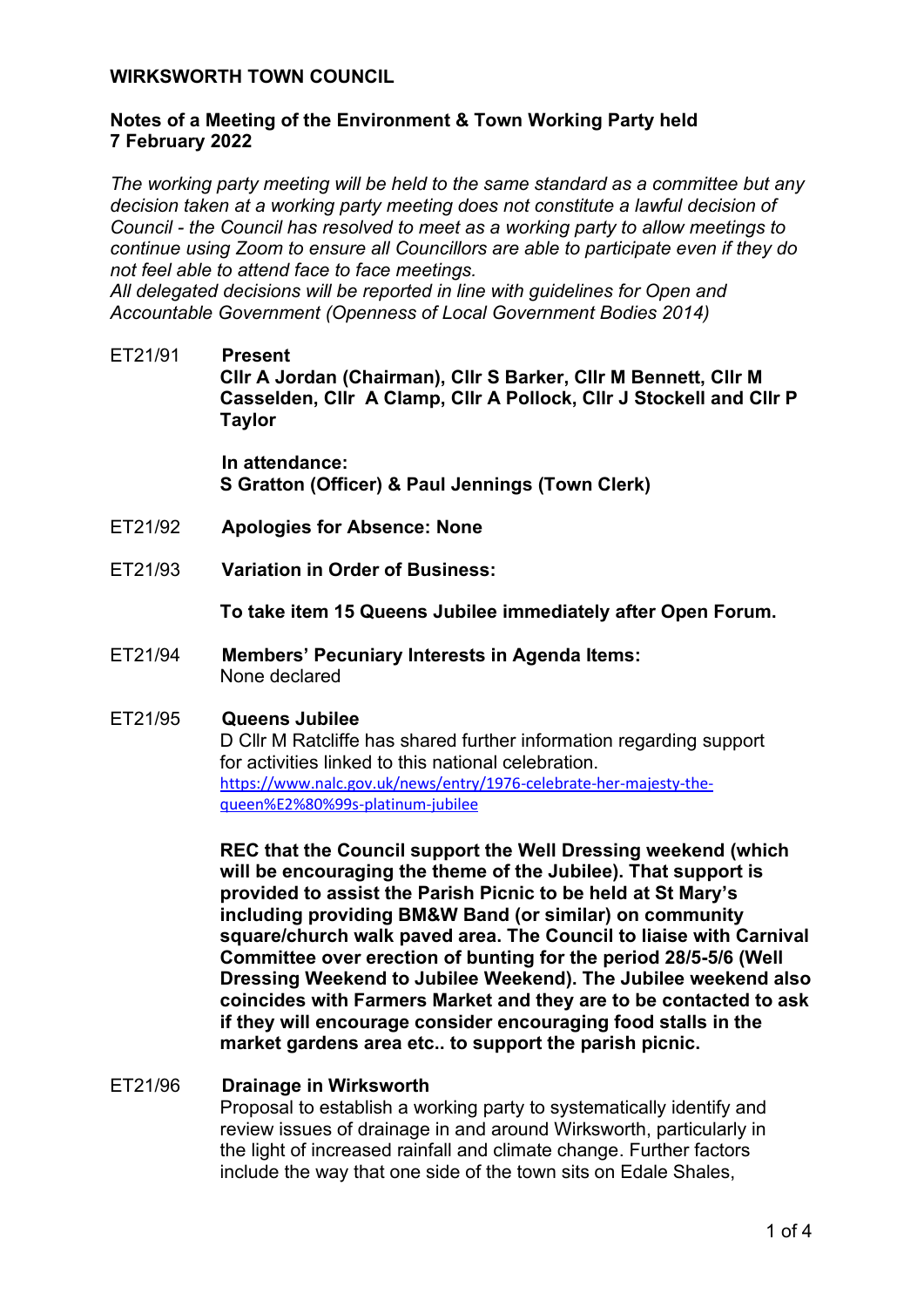which are notorious for land slips as well as the flooding at Hannage Brook, and the reports regarding flooding that came as objections to a planning application at Miller's Green.

**REC that Cllr Barker (chair), Cllr Bennett & Cllr Pollock delegated to create a working party to investigate and identify town concerns over the existing water/drainage and then to escalate to the appropriate authorities in order seek action to mitigate the issues.**

### ET21/97 **Council Tax charged on long term empty homes**

DDDC are consulting on a proposal to increase Council Tax. From 1 April 2020 Councils have had the power to triple the Council Tax on homes empty for five to 10 years and, from 1 April 2021, quadruple it for those that are empty for more than a decade. DDDC already charge double Council Tax on homes that have been empty for more than two years. Empty homes are defined as those that are unoccupied and substantially unfurnished.

[https://www.derbyshiredales.gov.uk/your-Council/have-your](https://www.derbyshiredales.gov.uk/your-council/have-your-say/consultations/current-consultations/3497-empty-homes-premium-consultation)[say/consultations/current-consultations/3497-empty-homes-premium-consultation](https://www.derbyshiredales.gov.uk/your-council/have-your-say/consultations/current-consultations/3497-empty-homes-premium-consultation)

## **REC that the Council support any measure that encourages housing to be brought back into use as promptly as possible.**

### ET21/98 **Footpath**

A representative of Derbyshire Dales Ramblers has reported new palisade fencing on perimeter of Middle Peak Quarry alongside permissive path.

**REC that the Council write to Tarmac, thank them for installing the fence and also ask if consideration would be given to planting hedge along the perimeter to reduce the visual impact of the fence (that is visible from across the valley including Bolehill). That the Council also suggest that they would welcome developing stronger communication links with Tarmac similar to the successful Quarry Liaison Group that existed when the quarry was operational.**

#### ET21/99 **Memorial Bench**

The location has now been clarified, and the proposed site is on a slim grass verge on the roadside of Breamfields.

**REC that family representative be contacted advise in the opinion of the Town Council that the location presents significant safety issues and would be unlikely to prove acceptable to DCC Highways (who will provide the licence to site an object on the highway). Cllr Barker and Cllr Bennett have agreed to meet on site with representatives of the family to identify if there are more suitable sites along Breamfield Rd.**

#### ET21/100 **Tree Survey**

A tree survey (negative reporting basis) of all Town Council owned/leased land can be undertaken at a cost of £1250 +vat.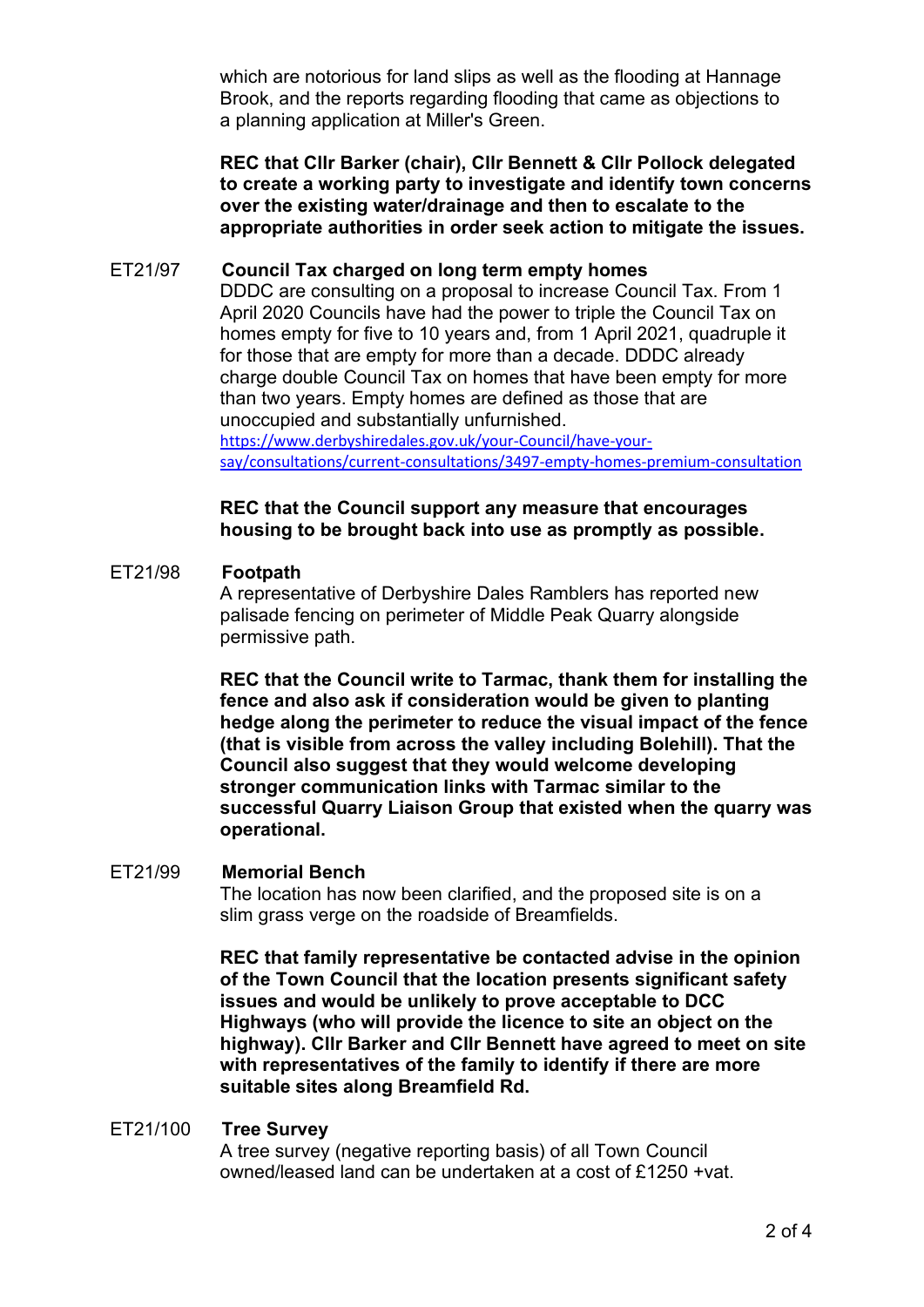## **REC that works be undertaken.**

## ET21/101 **20 Mph Speed Limits / 20s Plenty Campaign**

To consider amendments to original area and proposal by Cllr Brown in 2015 for reduced speed limits in the town and to consider how the matter might be progressed in light of the 20s Plenty campaign.

**REC that the Council support a change from 30 to 20mph in all built up areas of the town and that the District and County Councillor representatives be advised of the Council position. That the Council support the creation of a community campaign and delegate Cllr Bennett and Cllr Taylor to liaise with local community groups to progress the matter.**

#### ET21/102 **Town Footpath Maintenance** Reports received of lots of mud on Harrison Drive bridge.

**REC that the matter be brought back to a future Council meeting, to allow Councillors time to determine what actions might be taken to tackle the wider issue of footway and footpaths within the town. That the Councils concerns of the current state of footpaths be flagged to C Cllr Murphy.**

# ET21/103 **Railway Liaison** A resident has contacted the Council with a further complaint about the Railways activities.

## **REC that Cllr Barker and Cllr Jordan to meet with same representatives at EVR who had previously met with DDDC Environmental Health officers in 2021.**

## ET21/104 **Measured Building Survey** As part of the Town Council's carbon reduction program, a full survey of the Town Hall is required, 3 quotes have now been received.

## **REC that the Council proceed with the survey using Mapmatic. Clerk to identify from which budget line the survey work might be funded.**

#### ET21/105 **Meadows**

Following completion of stage 2 of the consultation, an outline document has been drafted summarising the findings. Cllr Clamp, Cllr Pollock and Cllr Taylor have agreed a brief based upon the results to guide the 3 shortlisted designers.

**REC that consultation summary be published and that Cllrs report back once the submission from the shortlisted designers has been reviewed.**